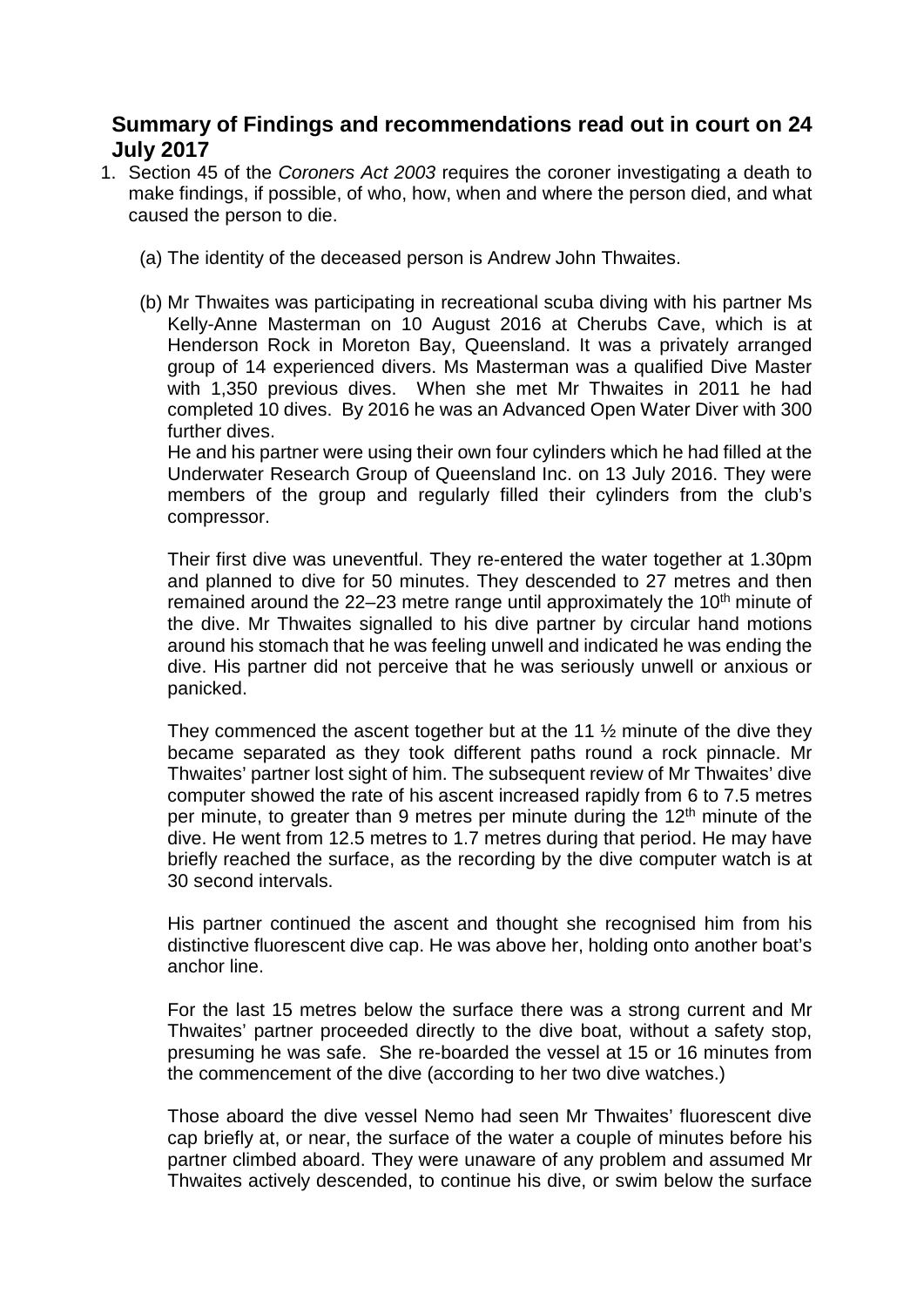back to the boat. He was between 40-75 metres astern when his fluorescent cap was last seen.

It took some time before there was realisation that Mr Thwaites was not aboard the nearby vessel and was indeed 'missing.' A search was commenced by the second boat in the vicinity while divers from Mr Thwaites' group returned, unaware of these events.

There was no knowledge at the time that Mr Thwaites had become severely impaired and incapacitated and subsequently drowned due to contamination of the compressed air in his cylinder.

It was determined that his second dive cylinder had 2,366 parts per million of carbon monoxide. The recommended upper level is 5 ppm.

Increased pressure at depth increases the partial pressure of both the toxic gas and other gases, including oxygen.<sup>[1](#page-1-0)</sup> At 2,366 ppm of carbon monoxide, toxicity would be similar to that experienced from a surface exposure of 6-7,000 ppm.

As Mr Thwaites ascended his oxygen levels decreased and carbon monoxide poisoning effects continued. He lost consciousness at, or near the water's surface. He sank from 1.7 metres to 29.5 metres within around 60 seconds. From the 14th minute of the dive he remained at that level.

The expert evidence of Dr Ian Millar was accepted that Mr Thwaites' situation was irreversible from the point where he started to descend passively. It was not possible for him to be salvaged even if rescued from shortly after he commenced his final descent. The theoretical timeframe was as short as 10 seconds, maybe as long as 30–45 seconds.

Even if rescued prior to his final descent, Mr Thwaites would have been suffering severe carbon monoxide poisoning, and possibly water inhalation and subarachnoid haemorrhage. His survival would not have been guaranteed.

Mr Thwaites' body was recovered the following day on 11<sup>th</sup> of August 2016 by police divers.

The source of contamination of Mr Thwaites' air cylinder was the electrically powered air compressor owned, operated and maintained by the Underwater Research Group of Queensland Inc. Contamination occurred within the air compressor due to;

- (a) internal production of contaminants from operating temperatures outside the normal parameters and the breakdown of the compressor lubricating oil, coupled with
- (b) the ignition of lubricating oil in overheated compressor cylinders.[2](#page-1-1)
- 2. It was unknown whether the ignition event was of a short or long interval. A short event could explain how one tank might have quite different levels of carbon

<u>.</u>

<span id="page-1-0"></span><sup>1</sup> Dr Millar Exhibit M2.1

<span id="page-1-1"></span><sup>2</sup> Mr W Hunt Ex E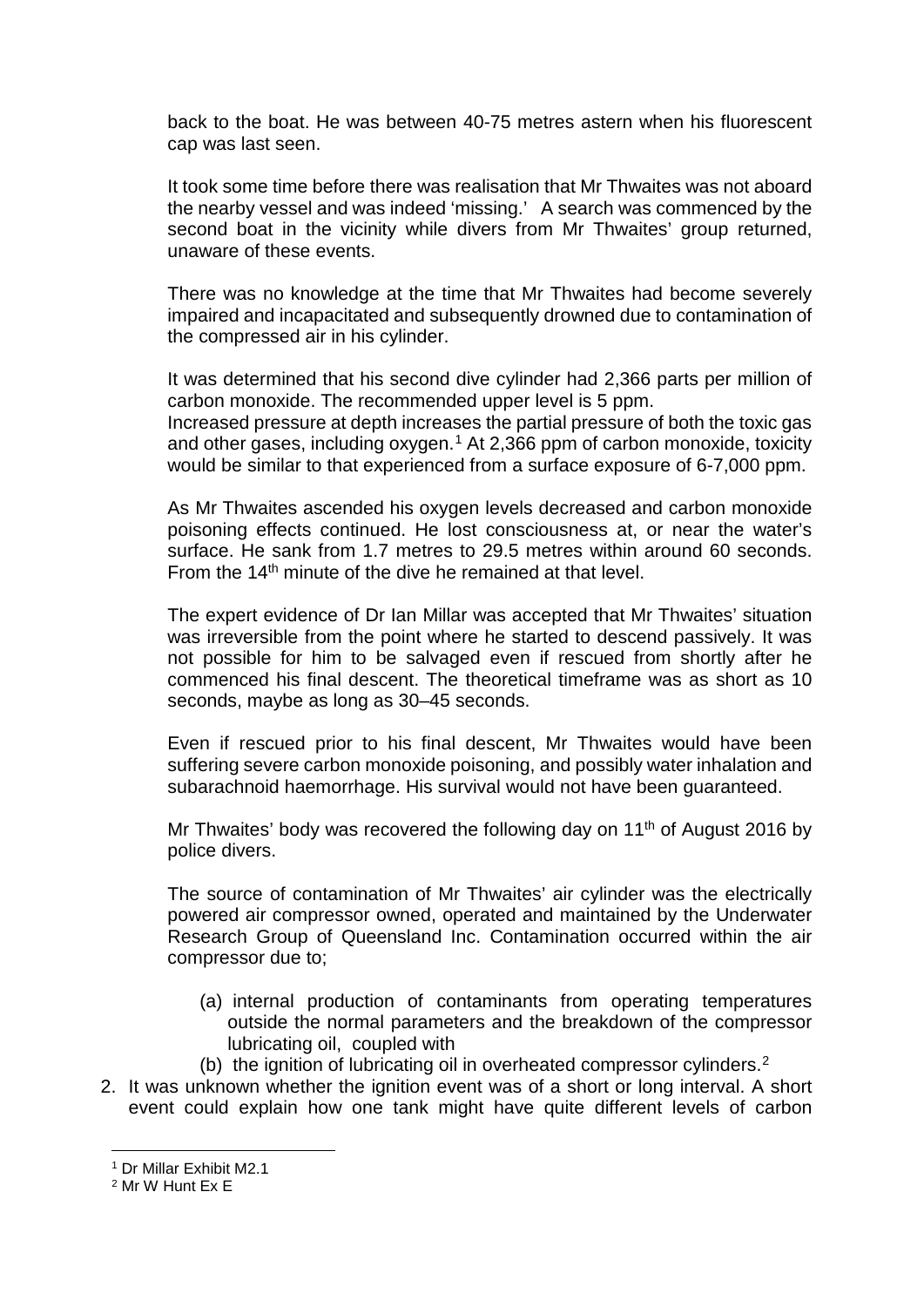monoxide to another. The process was similar to 'dieseling.' In the context of an oil cooled electric compressor, if you have hot oil, high temperatures and the right compression, the oil can ignite, creating carbon monoxide and carbon dioxide gas within the compressor.

- 3. The expert review of the compressor undertaken by Mr William Hunt identified the following factors associated with the overheating causing production of carbon monoxide within the compressor:
	- (i) Lack of formal system of appropriate maintenance and monitoring,
	- (ii) Physical damage to the stage I piston and barrel and the stage II discharge valve housing, caused by overheating,
	- (iii) Inadequate ventilation of the compressor room.
	- (iv) Exhausted/inactive filter columns,
	- (v) Inappropriate fittings in filtration column non-compliant in size and composition,
	- (vi) Absence of temperature gauge,
	- (vii) Absence of compressor manuals to guide servicing and maintenance.
- 4. Some members of the Club were aware from about 6 August 2016 that the compressor was making an unusual noise, and was not efficiently filling tanks. A 'blown gasket' was presumed. The compressor remained in use on 13 July and was subsequently repaired on 18 July 2016. The compressor was used on 27 July, 1 August and 3 August but ultimately failed and the compressor seized on 8 August 2016.
- 5. The members of the club using the compressor to fill their diving tanks had no understanding or appreciation of the potential risk of contamination of air from the poorly maintained compressor.
- 6. The members of the club did not reference the Australian Standards applicable to production of breathing air for filling portable cylinders (Australian Standard 3848.)
- 7. The members of the Club did not have any mechanism on the premises to test for contamination of tanks filled from the compressor, nor did they pursue external testing.
- 8. The members of the Club undertook all maintenance and repairs of the compressor from within their own membership without independent external technical involvement.
	- (c) Mr Thwaites died on 10 August 2016.
	- (d) Mr Thwaites died at Cherubs Cave, Henderson Rock, Moreton Bay in Queensland.
	- (e) The cause of Mr Thwaites' death was carbon monoxide poisoning causing unconsciousness underwater and drowning.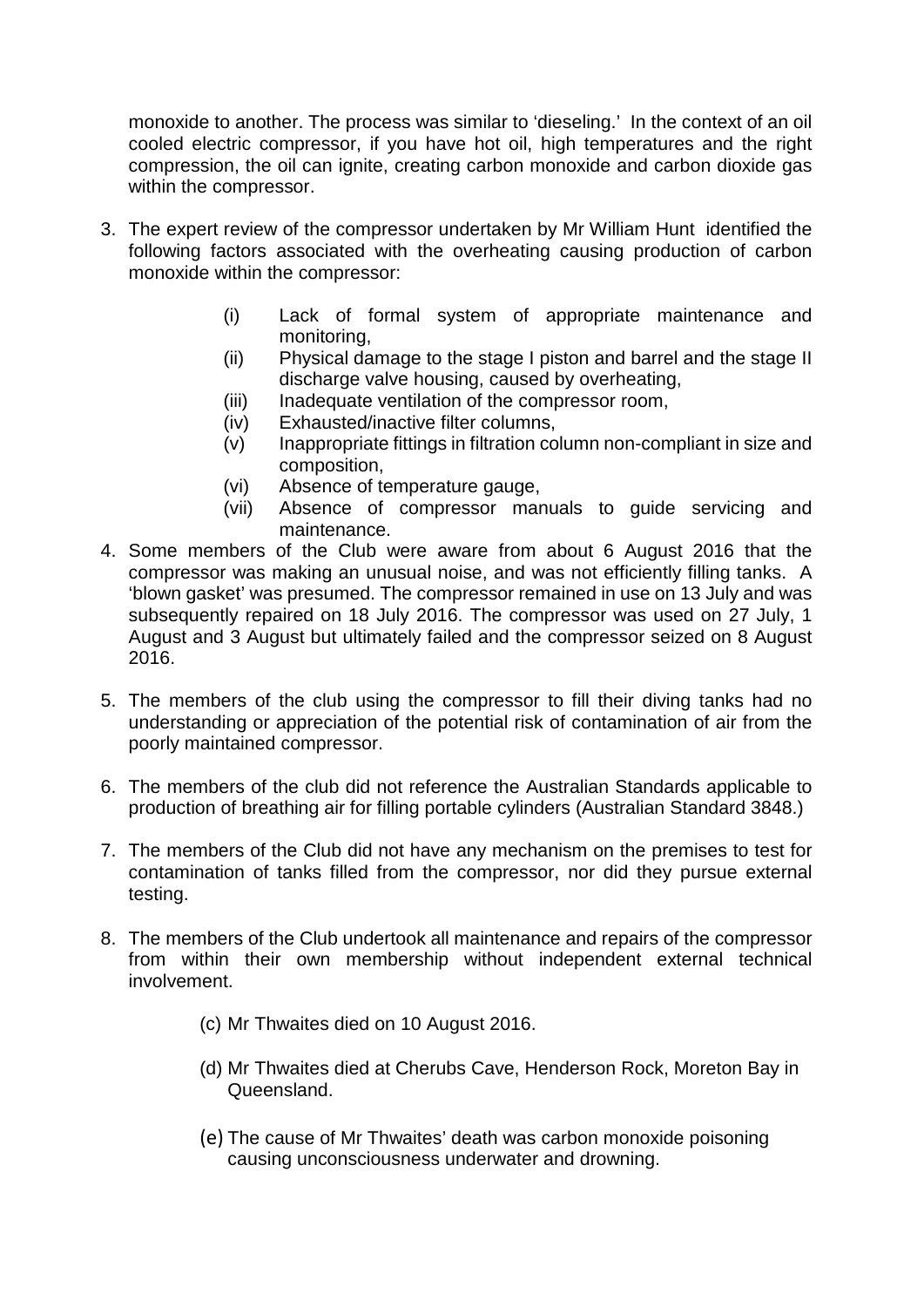## **Coroner's Comments s. 46 Coroners Act 2003**

- 1. **Mr Thwaites' death was tragic and avoidable. It is to be hoped that knowledge of the circumstances of his death will help to prevent another similar tragedy.**
- 2. The inquest was greatly assisted by the expert advice and submissions provided by Dr Ian Millar, Mr John Lippmann and Mr William Hunt. I will read out some only of the comments relating to public health, and ways to prevent deaths occurring in similar circumstances in the future.
- 3. **Dr Ian Millar**'s expert evidence as a hyperbaric medicine and specialist in diving medicine was accepted<sup>3</sup>. He has researched and developed expertise in breathing air compressors installed at hyperbaric facilities around the world. Mr Thwaites died due to carbon monoxide toxicity which caused incapacitation and resultant drowning. The primary issue and root cause of his death was contamination of air within the compressor from which he filled his tanks.
- 4. Dr Millar put forward a number of recommendations aimed to improve safety for divers and reduce the likelihood of death caused by contamination of breathing air. The first was :
	- **(i) All Breathing air compressors be fitted with a carbon monoxide alarm.**  (Handheld carbon monoxide gas analysers are available for between \$200- \$300. Single use carbon monoxide testing balloons that change colour cost between \$10 and \$20 each. These are best suited for divers who travel occasionally to locations where they are uncertain of compressed air quality.) Dr Millar suggested if a requirement for carbon monoxide alarms was established, the measurement instrument industry would respond with suitable products at reasonable cost. To save lives, carbon monoxide alarms do not need to have the same sensitivity to measure 5 ppm of carbon monoxide as required by periodic hydrostatic air testing of compressed air cylinders. An alarm threshold of 50, or even 100 ppm would be sufficient to prevent death.
	- **(ii) The Australian Standards 3848 for breathing air from compressors should be promoted to inform appropriate selection of compressors fitted with filtration systems designed for breathing air production.**
	- **(iii) Compressor systems for production of breathing air should be maintained and repaired by competent persons, trained according to manufacturers' recommendations, and using approved parts.**
	- **(iv) There should be targeted information and education about safe use of breathing air compressors, including proper maintenance to prevent contamination. Education is necessary to improve understanding of**

<span id="page-3-0"></span><sup>3</sup> Exhibit M2.2 **.**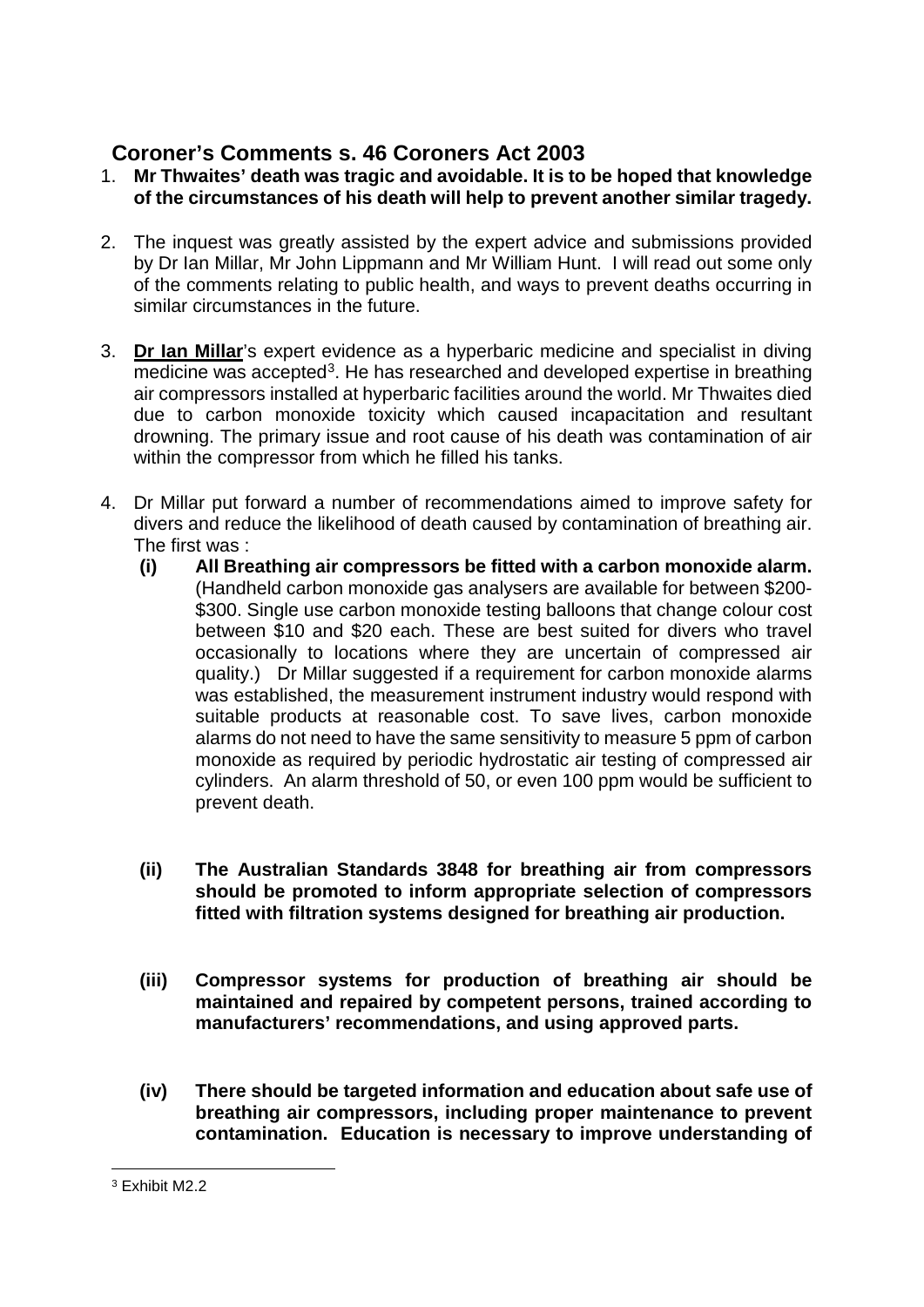**the very real risks of carbon monoxide contamination. The importance of filling with air from properly installed and operated compressors with filtration equipment which has been properly maintained is paramount. It is suggested that government funding is provided to Divers Alert Network to deliver a targeted education and awareness campaign around the risks and how to improve safety for divers filling their tanks with 'breathable air' from compressors.**

Dr Millar suggested –

- 5. **Registration of all high pressure breathing air compressors. dependent only upon the intended or actual use of the compressor to supply humans with compressed breathing air.**
- 6. **Mr John Lippmann** is the Founder, Chairman and **Director of Research of Divers Alert Network Asia Pacific, (DAN)** which has 14,000 members, half of whom are based in Australia. Mr Lippmann has forty years of dive experience and is totally committed to improving safety for recreational divers.
- 7. Mr Lippmann identified many issues in common with Dr Millar, which I will not repeat. Some of the additional comments were : **(vi) Three monthly gas analysis of air from the compressor and also following any modification or repair. These requirements should apply to dive clubs as well as commercial operators and be encouraged for private users.**
	- **(v) Testing of at least one cylinder filled at each operation of a breathing air compressor**

## **(vi) Creation of appropriate training/certification system for filling compressed breathing gas tanks for diving**

- 8. Some of Mr Lippmann's comments to improve safety went beyond matters pertinent to establishing the cause or contributing factors in Mr Thwaites's death. It is not implied that these additional matters were causative or contributory to Mr Thwaites' death. They are however safety issues raised in the context of events around Mr Thwaites' death and are included for consideration for that purpose.
	- **(vii) Inclusion of a diver recall procedure in a boat safety or pre-dive briefing**
	- **(viii) Encouraged use of written pre-dive briefing checklists to ensure coverage of important information**
	- **(ix) Bare boat charterers to provide checklist to hirers detailing what services are provided and what services are not provided, including diver recall procedure. Return of the document signed by the hirer confirms they have read and understood the services provided and they will provide other services necessary to provide safe conduct of the dive.**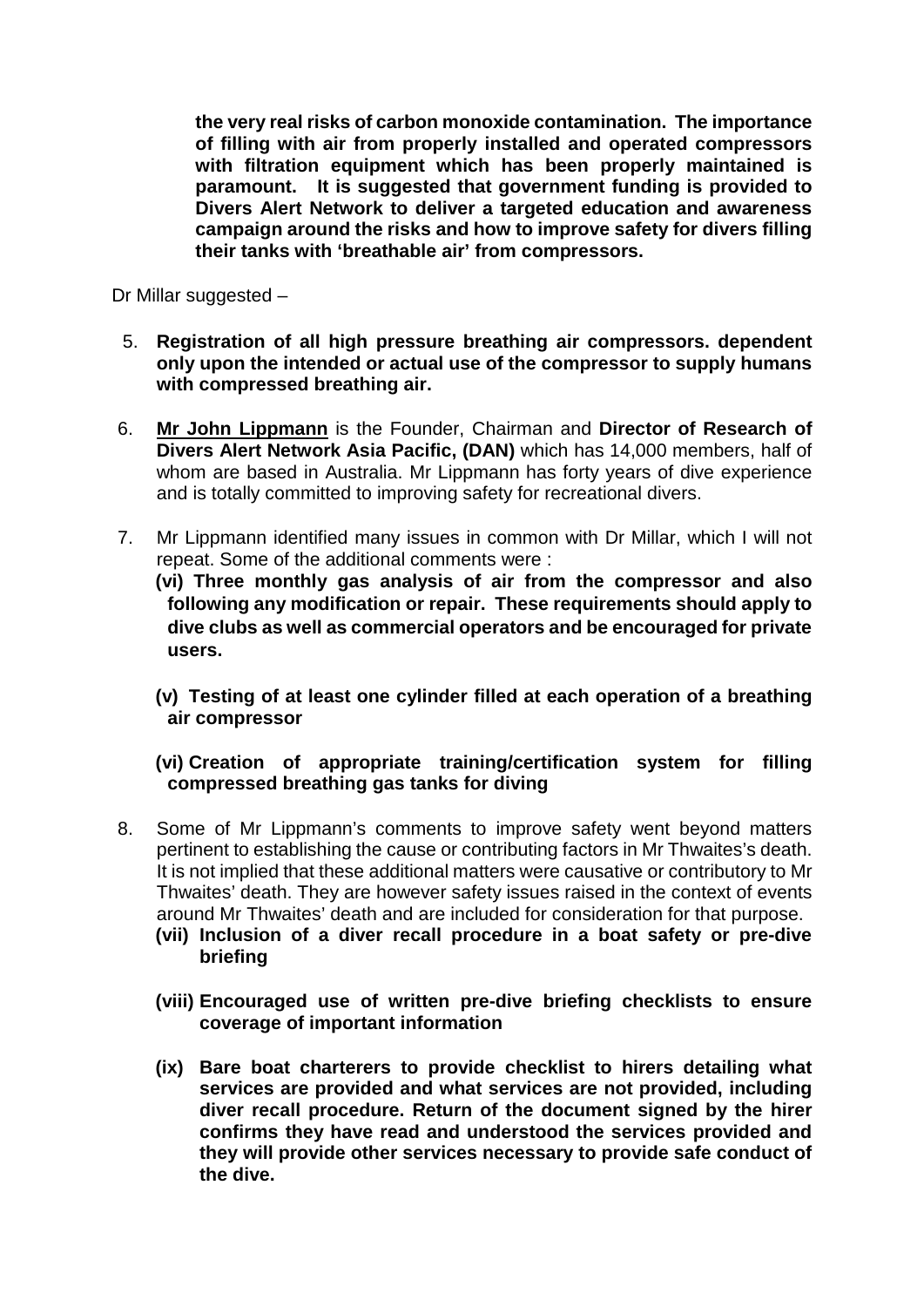- 9. **Mr William Hunt**, provided invaluable technical expertise regarding breathing air compressors based on forty years' experience in the industry, and what can go wrong. He was a member of the Australian Standards Committee which wrote the standard for breathable air when filling portable cylinders. He did not specifically make recommendations.
- 10. His message was succinct :
	- **(x) There is a longstanding Australian Standard (38348 and/or 2299) for breathing air produced by air compressors when filling portable cylinders. It does not say to whom it applies, it states the quality and standards which must be adhered to for air that is being produced for breathing by humans**
		- **……Comply with this standard.**
- He said-
	- **(xi) Compressors such as the very old Ingersoll-Rand electrical compressor, which was designed to be cooled by air flow around it and lubricant oil within it, can overheat and ignite oil within the compressor, generating contaminants including odourless, tasteless, toxic carbon monoxide.**

Finally, Mr Hunt said-

- **(xii) If a compressor is not properly configured, filtered, operated, maintained and competently repaired with appropriate parts, there is a risk of such an internal ignition and combustion event. Contamination of the compressed air can occur**.
- 11. **There are some other issues**, questions and risks raised in the context of these events, **but again, I emphasize not directly relevant to Mr Thwaite's death.**
- 12. The events of 10 August 2016 occurred on a bare boat charter. On the evidence at the inquest this kind of arrangement appears to be an increasing practice with the decline of numbers of dive shops. There are potential risks to diver safety in such arrangements due to confusion over the applicability of the various legislation (*Safety in Recreational Water Activities Act 2011*, and Regulations; *Work Health and Safety Act 2011*, and Regulations; and Recreational Diving, Recreational Technical Diving and Snorkelling Code of practice 2011).
- 13. This particular arrangement was considered beyond the jurisdictional scope of Work Health and Safety.
- 14. On this particular day, there was confusion and ultimately no agreement about which individuals were performing the various roles of dive supervisor, dive master, lookout and associated responsibilities.
- 15. The diver recall protocol and what might be done if a diver was missing was not addressed.
- 16. There was no exchange of documentation (electronically) until after the event.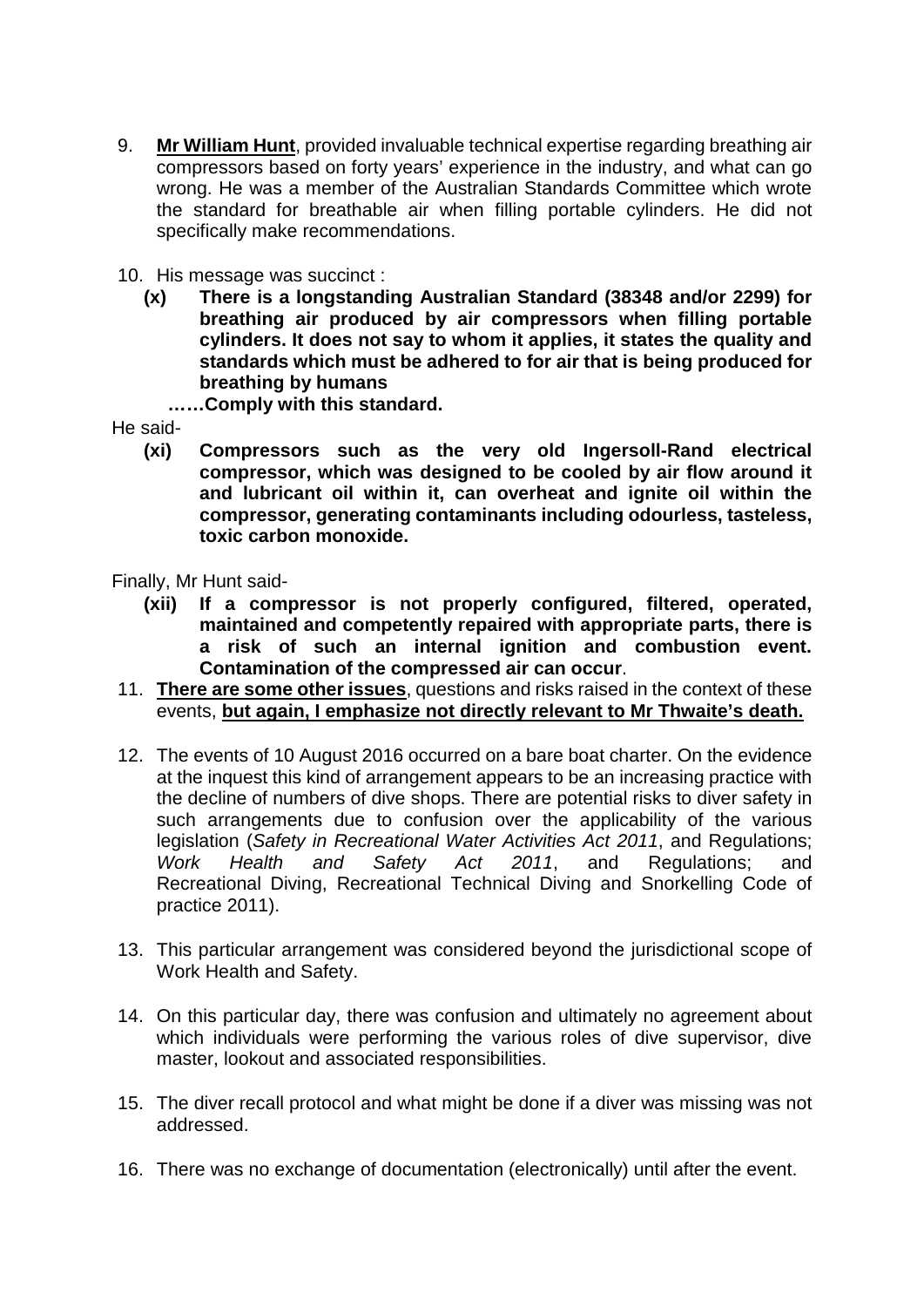- 17. In this context it is recommended:
	- **(xiii) that the legislation relating to recreational diving** (*Safety in Recreational Water Activities Act 2011* and the *Work Health Safety Act* and Regulations together with the Recreational Diving, Recreational Technical Diving and Snorkelling Code of Practice 2011**) be reviewed.** (six points not read out)
- 18. **Maritime Safety Queensland reviewed the operations of the charter vessel.**  What was not remarked upon in that review was the suitability of the dive vessel which was equipped with a full chain anchor but without a tender.
- 19. At the end of each of the two dives on 10 August 2016, two divers failed to ascend in accordance with instructions up the full anchor chain. They surfaced some distance from the vessel. On the first occasion, the divers deployed their high visibility buoyancy devices and continued drifting. They were among the last divers to surface and the vessel Nemo was therefore able to pull anchor and retrieve them.
- 20. Unlike other dive vessels, the chain did not stop at approximately 30 metres with a float attached and then a rope back to the winch. This allows the Skipper or deckhand to leave the site and retrieve divers whilst allowing a position of ascent on the float for divers who may still be in the water.
- 21. On the second dive, two divers from the charter vessel were retrieved by a second vessel in the vicinity which was already searching for Mr Thwaites while their vessel, Nemo, waited for the return of the rest of the dive group.
- 22. It is emphasised there is no suggestion that this limitation of the vessel being unable to immediately pull anchor and respond, had any bearing on the circumstances of Mr Thwaites' death. It is however an issue that should be reviewed from the perspective of diver safety. It is recommended that:
	- **(xiv) Dive vessels' capacity to immediately respond to a diver / swimmer drifting on the surface be reviewed. The review should have regard to the availability of a tender and the capacity of the vessel to pull anchor immediately without stranding remaining divers underwater without a line to return to.**
- 23. **Air testing**. It was noted that police testing of air quality from Mr Thwaites' cylinder took the usual turnaround time of about 10 days. It would be helpful if the Police Dive Squad had access to an immediate testing device. This would at least alert them to identify a possible risk promptly, which could be very important for other dovers who could also have contaminated air in their tanks.
	- **(xv) The Police Dive Squad be equipped with suitable initial testing device / capability of air quality, prior to formal testing.**
- 24. **In conclusion**, the most important issue identified following Mr Thwaites' tragic death was the need for education to alert divers of the risk of contamination when filling their cylinders. The risk of carbon monoxide contamination is a lethal risk, and a 'sniff' test will do nothing to alert a diver to the odourless gas. Divers can improve their own safety by informing themselves of the Australian standard for breathable air.